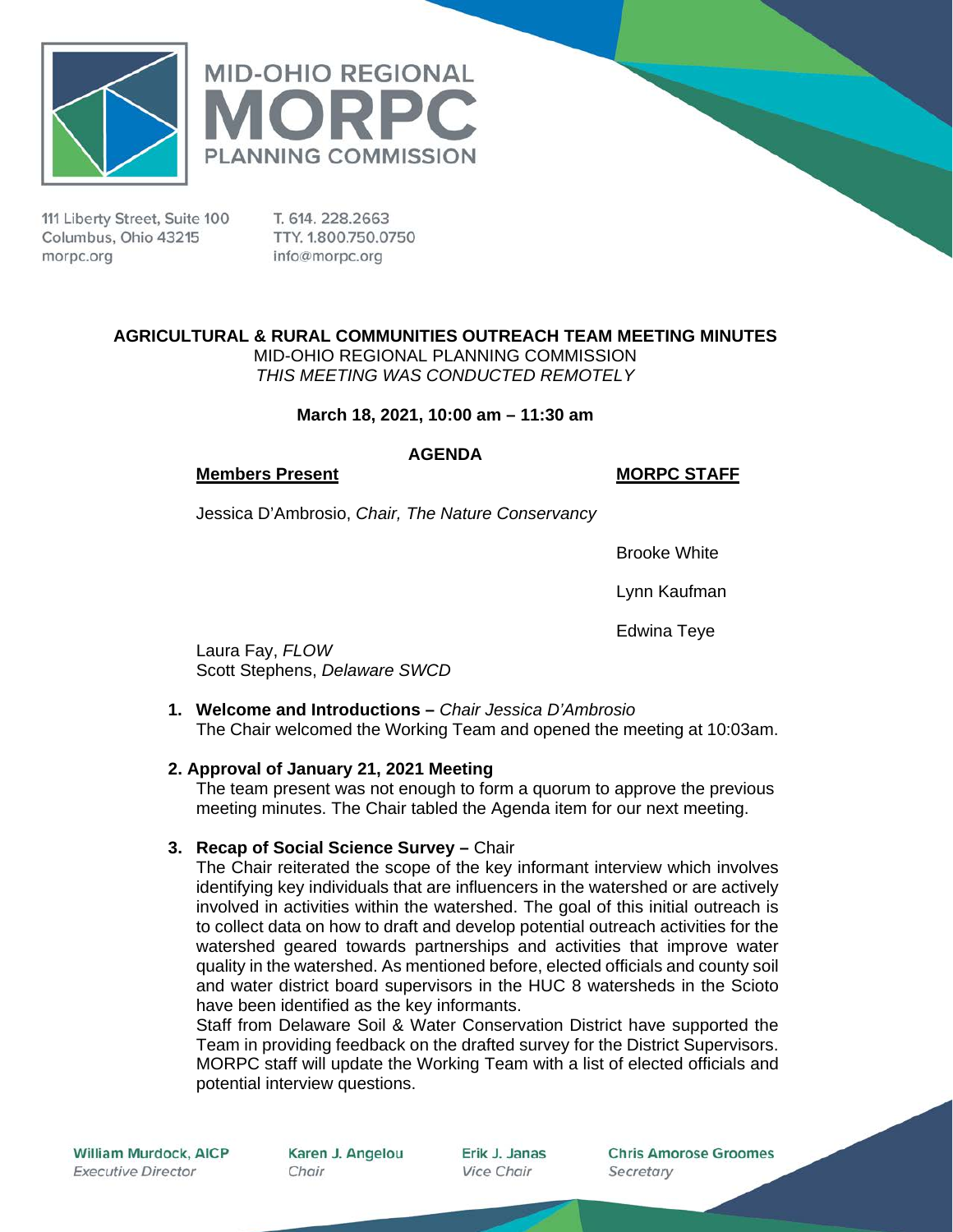Additionally, the Chair informed the Team about finalizing plans with City of Columbus regarding interest areas to be included in the survey. The City of Columbus has generously provided \$10,000 to support partnership building within the agricultural and rural communities in the Scioto watershed.

#### **4. Team Input on Survey Development**

The Chair opened the meeting for Team input in the key informant interview and tasked members to provide feedback on which counties to be included in the interview process. Chair Jessica D'Ambrosio suggested to consider including all counties that have a major portion of the watershed in the Upper Scioto HUC 8 due to the long-term benefits associated with such engagement. This will not include Knox, Logan and Licking Counties but will include Auglaize, Hardin, and Crawford primarily because of their significant contributions into the watershed.

Scott Stephens from Delaware Soil and Water was in favor of including the counties mentioned above but also brought to the team's attention about the counties in the Western Lake Erie Basin that also have significant portions in the Scioto. It was concluded that it will be a great opportunity to compare the responses of counties in the Western Lake Erie Basin to that of the Scioto counties.

Laura Fay and Brooke White also supported the idea of including all counties with major portions in the watershed. One concern raised was the logistics involved should we resume in-person activities if the extent of inclusion is further north. Chair, D'Ambrosio mentioned one way to resolve that is to schedule events in the center of the region.

MORPC staff was tasked to identify wastewater treatment plants and drinking water providers in the counties potentially to be included in the survey for informational purposes.

Members present also looked at the draft survey and it was agreed that the draft needed a few words editing. Feedback provided also included providing a short paper survey to District Supervisor staff beforehand after which the multiple-choice questions will be sent in. From the responses, the follow up questions will be developed to be more time efficient.

Chair, D'Ambrosio walked the Team through the various questions and explained the context of the survey questions. There was also a question about absentee landowners and how that can be included in the survey process.

It was also agreed to roll out the survey in May into June or in the Fall. Members were also encouraged to provide some potential questions and / or social science survey for the elected officials

#### **5. Other Business**

**a. Member or Partner Updates**